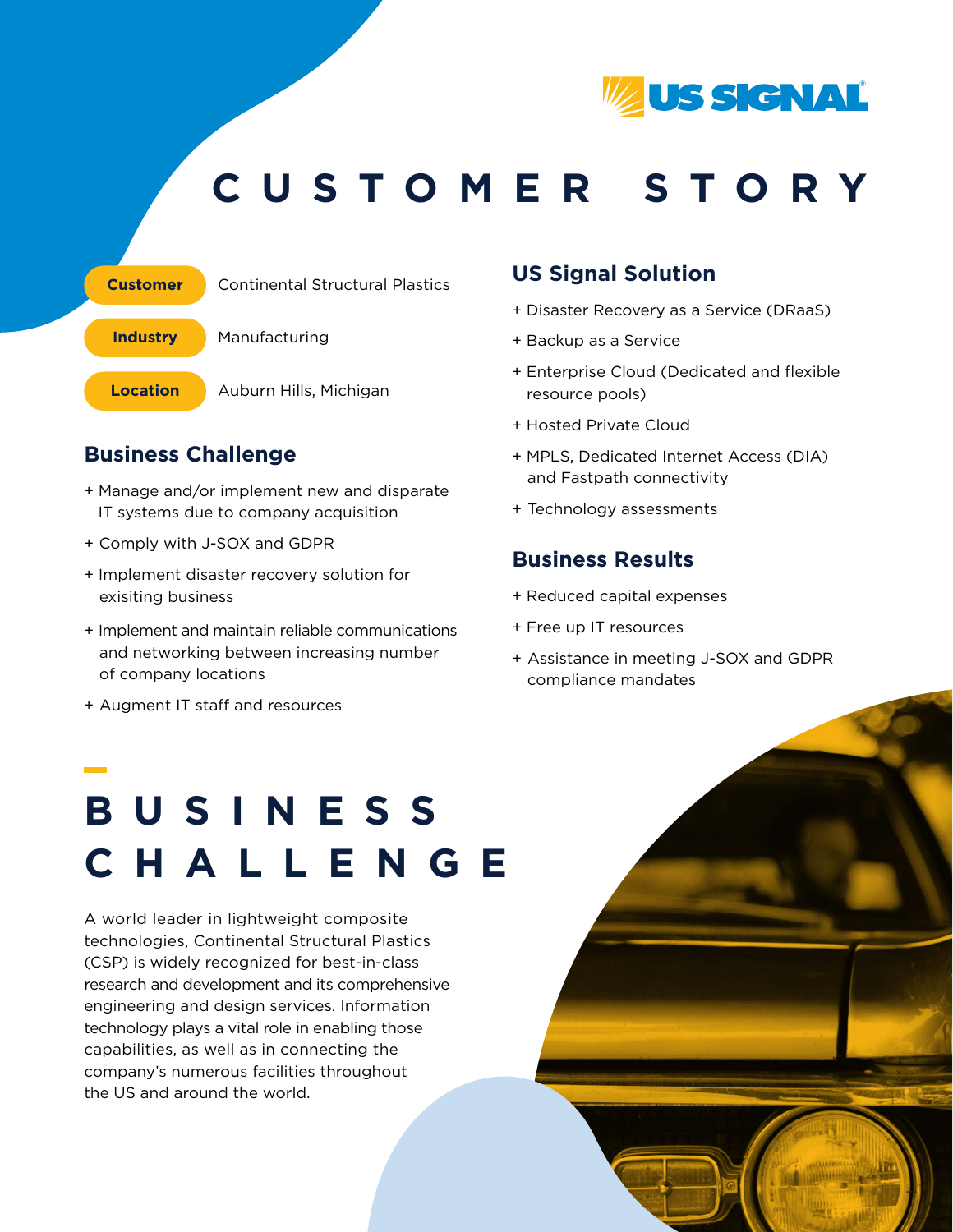#### **Business Challenge cont.**

As such, there's no time for down time. Regulatory requirements, customer commitments, and other factors require the company's IT and communications systems to be operating 24/7. Any more than 15 minutes of downtime would be disastrous.

Data loss and privacy also are constant concerns for CSP. Beyond potential cyberattacks and insider threats, the company must adhere to regulations such as those outlined in the Financial Instruments and Exchange Act (J-SOX) and General Data Protection Regulation (GDPR) because of its international operations.

Adding to the IT department's challenges is the fact that it operates with an extremely lean IT staff. The acquisition of CSP by Japan-based Teijin, completed in January 2017, places additional pressure on the IT team. With Teijin bringing over many of their businesses to the US, the already stretched-thin IT staff now is dealing with even more disparate IT systems, new capabilities and services that require IT support, and more locations to connect.

## **THE US SIGNAL SOLUTION**

CSP's IT team found relief from some of its resource challenges in 2009 when it started procuring reliable, cost-effective network and colocation services from US Signal. CSP has since added enterprise cloud services (dedicated and flexible resource pools) to handle many of its workloads.

Disaster Recovery as a Service (DRaaS) and Backup as a Service (BaaS) were contracted to take the place of what Kevin Connelly, the director of IT operations, referred to as a "makeshift DR solution." Most recently, the company procured US Signal's hosted private cloud to support the IT needs of parent company Teijin's new carbon fiber manufacturing facility in South Carolina. CSP has also taken advantage of US Signal's technology assessments to help establish a strategic technology roadmap.

According to Connelly, however, the most valuable solution US Signal has delivered has been its partnership with CSP.

"US Signal has established itself as a trusted partner to CSP," he explains. "I've worked with many of the biggest players in the communications and IT services space, and US Signal stands out because of a level of service and support that is second to none.

"If I need recommendations on an IT strategy or how to approach a challenge, I know I can count on US Signal for solutions that will best meet our needs. Their team has taken the time to get to know us, what our needs are—even as they change, what our challenges are, and what parameters we must work within. Without us even having to ask, they'll bring us ideas for optimizing our IT resources and discuss how various product solutions could benefit our business."